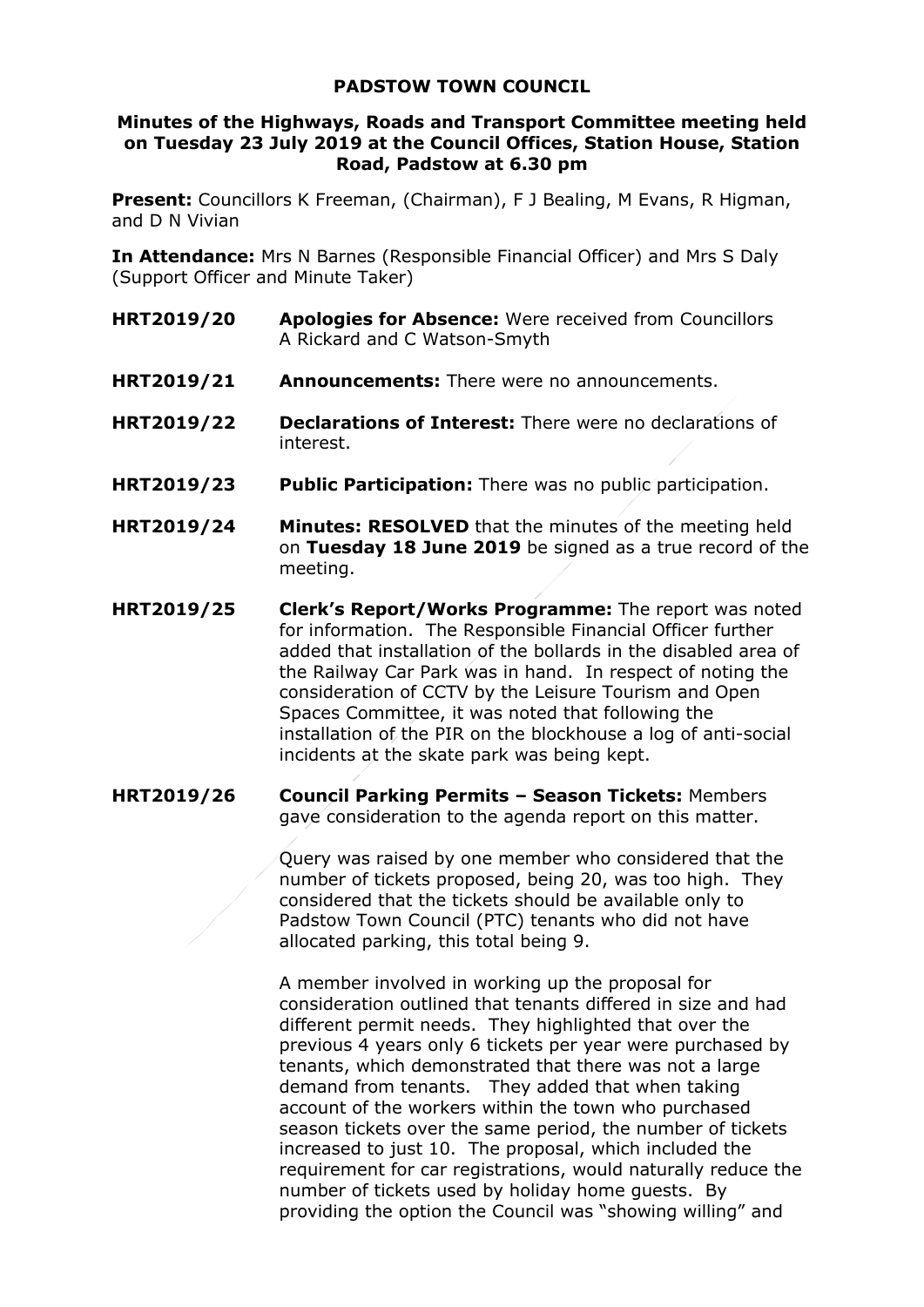supporting a need for some workers to have a season ticket, whilst understanding that the number purchased was unlikely to exceed 10 based on evidence to date.

There was some discussion regarding treating tenants the same. One member considered that if tenants had their own parking, this should be taken into account. If the business was sold new owners may apply for more permits and the tenant would have more parking available to them. Caution with this was expressed by another member who noted allocated parking would be incorporated in rental agreements, they also felt it could be restrictive to workers employed by the tenant.

It was noted that the proposed 20 permits was a 40% reduction on the previous number of season tickets, however question was raised as to whether this was still too many. It was noted that whilst the figures showed 10 permits were consistently purchased, it was not possible to be certain that all other permits were holiday homes and a reasonable "buffer" should be included to avoid the need to go back to Committee to request additional permits. It was generally felt that 15 would be an acceptable number and it was noted that this figure could be revised in future years if necessary.

Consideration was given to the methods of purchase for the permit. It was felt that this could be either email, phone or in person. It was noted that the proposal for email only was to reduce administration. The Support Officer advised that multiple application methods had worked well in the past when there had not been priority given to in person applications. In person priority took 4 Officers to facilitate whereas prior to this, applications had mostly been steady throughout February, selling out in early March.

There was some discussion regarding how the new permits would be sold. It was noted that it was a good thing to provide but it was not necessary to actively try to sell them all. However, it was felt that tenants who were previous season ticket holders should be made aware and there was support for an auto-renewal system. It was suggested that this be looked at when developing the policy in detail if the detail of the permit was approved by Council.

**RESOLVED to recommend to Full Council that a new** parking permit be made available for purchase based on the following conditions:

i) An Annual Parking Permit be made available for the period 1 April – 31 Mach each year; ii) A maximum of 15 be made available per year; iii) Each permit to be registered to a vehicle registration number, up to a maximum of 2, these to be displayed on the permit; iv) Permits to be valid for use in either the Railway Car Park or Lawns Car Park; v) Applications to be accepted from 1 February by email, phone